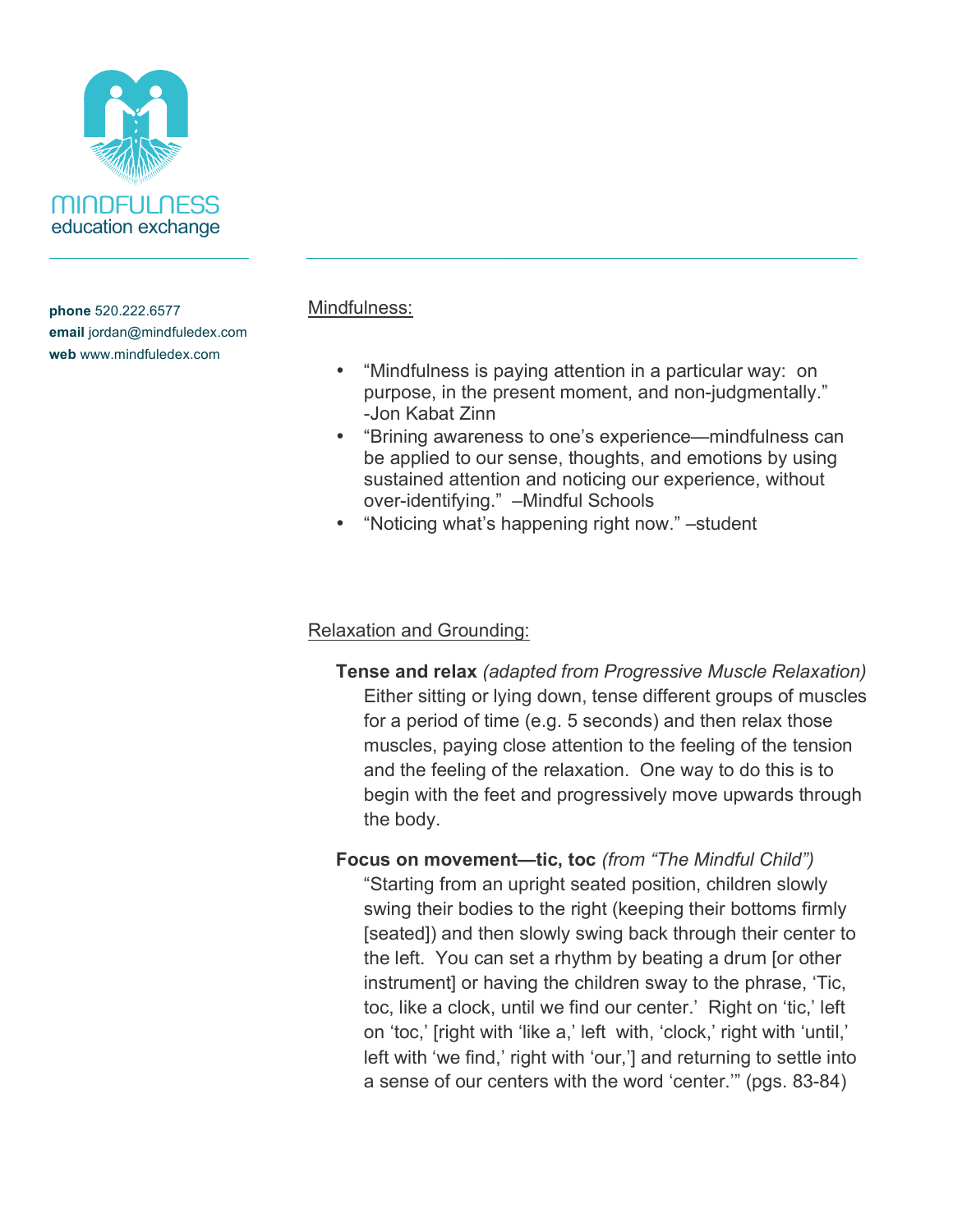

#### **Crazy 6's**

Stand up. Begin counting down from 6 to 1 while shaking an upraised hand with each count. Once you get to 1, put the first hand down and raise the other hand to shake it while counting down from 6. Then raise a foot and do the same, followed by the other foot. This is one round. Having completed a round, begin a new round whose starting number is one less than the starting number of the last round (e.g. starting with 5 for the second round). The first round should be soft and slow, with each progressive round getting faster and louder. As you finish off the final round (counting one shake for each limb) then you can to reverse the process, increasing the numbers again while getting slower and quieter with each round.

### **Breath experiments**

- Deep breathing in nose/out mouth
- Squeegee breath
- Flower and candle (breath in sweetness of a flower, blow out the candle)
- Inhale through nose, HISSING out mouth
- Bunny breath: three quick inhales through nose, one long exhale out nose

# Positivity:

# **Gratitude jar**

Write down expressions of gratitude and place them in the class gratitude jar. The topic of gratitude can shift based on class activities, and the notes can be used in various ways (e.g. picked at random and shared anonymously, or even used for art projects).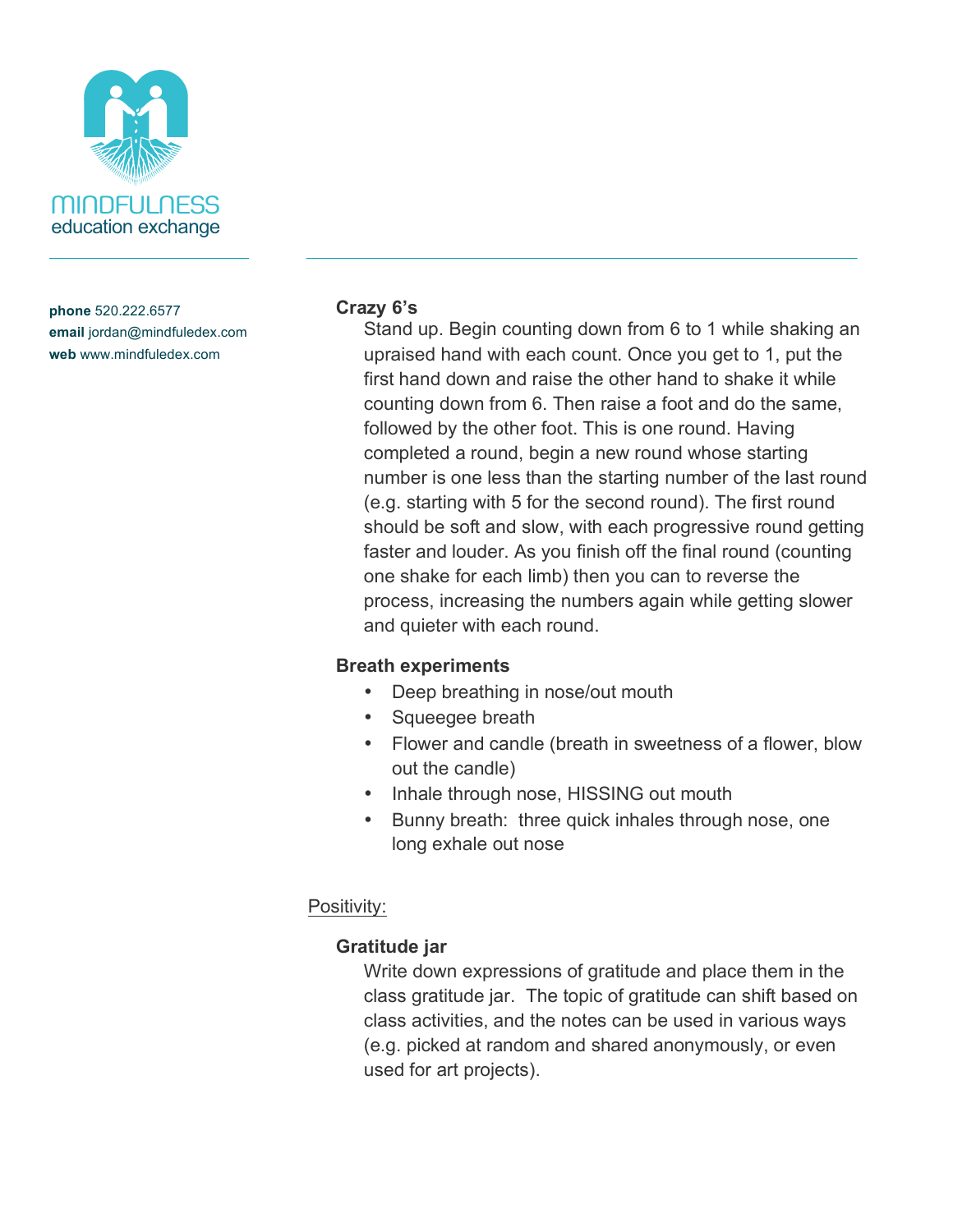

#### **Secret observer kindness notes**

Hand out a small piece of paper to everyone. They write their name on it and hand it back. Randomly redistribute these papers, making it clear that students cannot let others know the name on the paper that they receive. If someone gets their own name, have them simply raise their hand and you'll trade it out. Students should put the pieces of paper somewhere private and safe. For the rest of the class (or any set period of time), students are to secretly pay attention to the person whose name is on their paper and notice positive details about them. Remind them throughout the class to maintain their awareness of that person. At the end of the class, they will write something positive about their secret person on the back of the piece of paper with the secret person's name on it *while being mindful of how it feels to do so.* They can then hand the piece of paper directly to their secret person or give it to the teacher to hand out anonymously. They should try to be mindful of as much of the following as possible: how it feels to receive a compliment; how their secret partner reacts to receiving a compliment; and how it feels to have been the cause of that reaction.

**Failure ta-da** *(from Ted DesMaisons' blog, tedwordsblog.com)* Volunteers come to the front of the room one at a time. "That person shares with pride a made-up failure of theirs. Once they've shared the 'failure', the rest of the group gives them a wild and rousing ovation in celebration. The person on stage should take a grand and vigorous, deep 'ta-da!' bow, soaking in the applause to full effect. The game finishes when everyone's had the chance to celebrate having 'failed.'"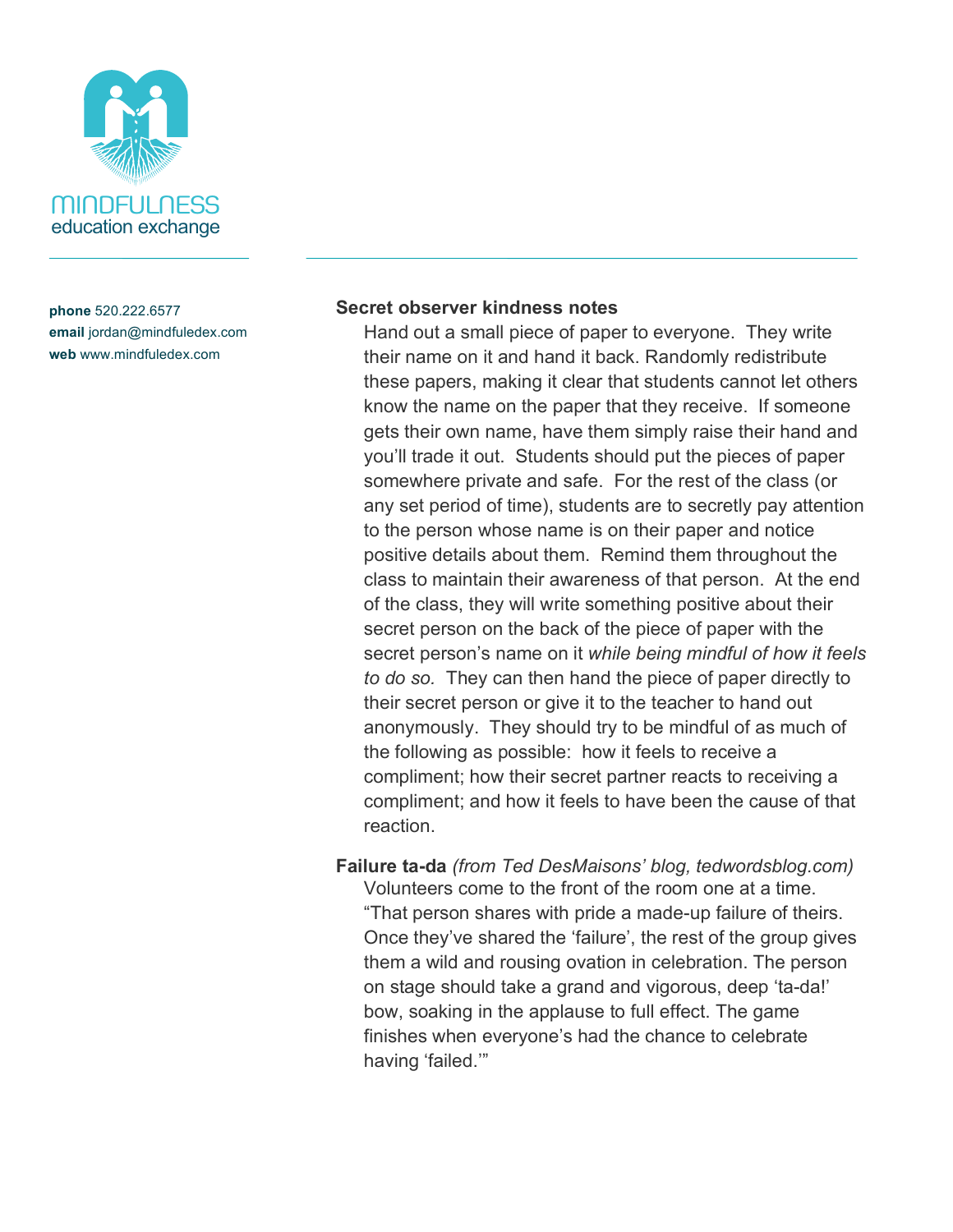

**Change the channel** *(adapted from the "Mindfulness Skills for Kids and Teens" workbook)*

Introduce the parallel between channels on a TV and mood/state shifts in our own minds. Then students put their heads down on their desks. Gradually guide them through imagining themselves in a place they like; doing an activity they really love; and being surrounded by people/characters/animals they love. Have them mindfully check in with how this simple imaginary act makes them feel. Let them know that this will be their positivity channel, which they can "click" into at any point by again imagining positive settings/ activities/ companions. You can have them practice this by instructing them to go into different channels (e.g. annoyance or boredom. It's best to avoid vulnerable ones like sadness or fear) and then "clicking" back into the positivity channel.

### Focus and Awareness:

## **Focus on sound** *(adapted from the MindUp curriculum and Mindful Schools curriculum)*

With eyes closed or looking downwards, simply be aware of sounds in the environment, attempting to perceive them as clearly and in as much detail as possible. To provide a more concrete focal point, you can ring a chime or bell (including via a computer). Students listen as carefully as possible to identify the moment they cease to hear the ringing, at which point they raise their hand.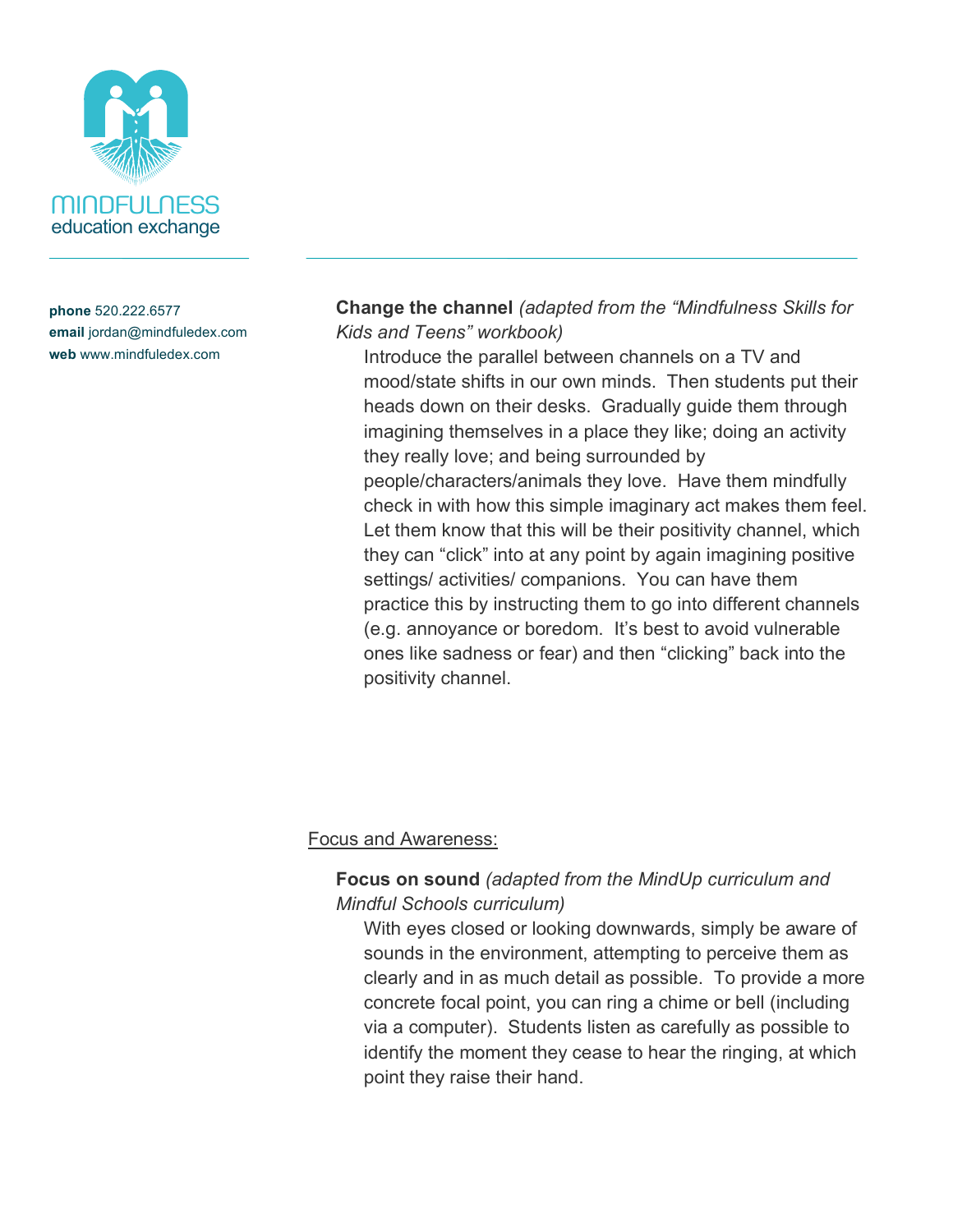

**Focus on breath** *(adapted from the MindUp curriculum and "The Mindful Child")*

Have students sit upright with shoulders and face relaxed. After close their eyes or looking downwards, they will pay attention to the sensations associated with the breath wherever they are clearest (usually the nose, chest, or belly). Younger children can keep their eyes open and use a pinwheel to make their breathing more obvious and exciting. Another alternative for young children is to lie on their backs with legs flat on the floor and place a stuffed animal (or bean bag) on their belly. They can then imagine that they are rocking the stuffed animal to sleep with their breath. As they breathe in the animal rises, and as they breath out the animal drops.

#### **Three corners**

Ask basic "how are you feeling" questions, and then give students several seconds to mindfully check-in with their experience in that very moment. Designate three different corners (generally something like yes, no, in-between), and when you give a cue students will indicate their response by moving to the appropriate corner. Examples of questions and responses: Do you feel hungry (yes, no, a little); do you feel restless (restless, calm, in-between); do you feel tired (yes, no, a little); do you feel clear-headed (clear, fuzzy, inbetween); etc.

### **Quick-pic**

Participants get into pairs. In each pair, the partners decide who will be Person A and who will be Person B, noting that it doesn't matter much since both partners will be in both of the game's roles. In round one, Person B closes her/his eyes and Person A holds him/her by the wrist and leads Person B